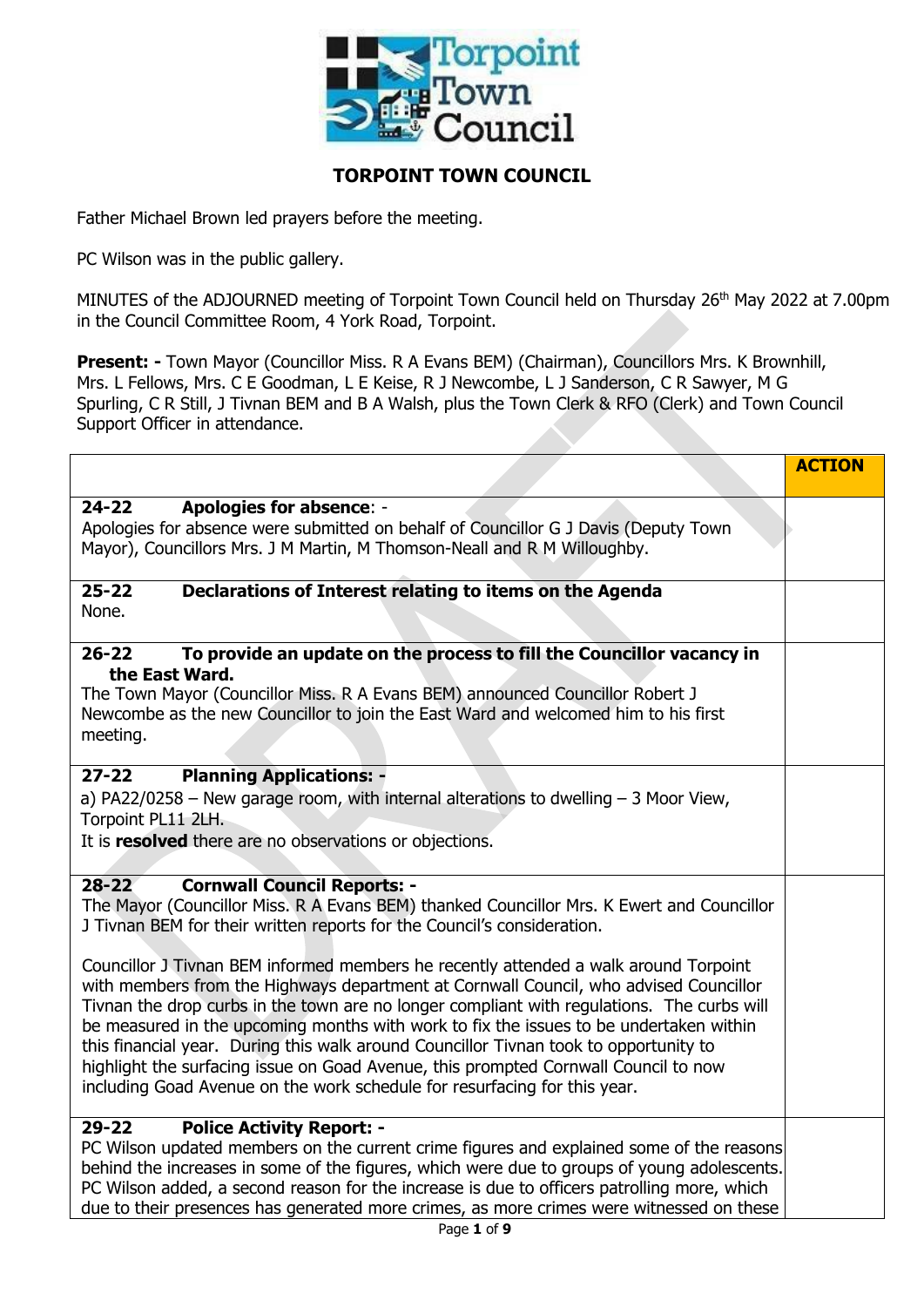

patrols. PC Wilson explained, he attended a meeting with senior management, giving feedback about the increase in crimes happening in the town. PC Wilson also updated Members on the meetings with licensees he attended, assisting them to try to reduce the violent activity. Additionally, all licensees have been invited to join the "Challenge 25 scheme" which is a deterrent to younger groups from visiting Torpoint, as they would be refused entry into licensed establishments.

Councillor Mrs. K Brownhill questioned whether there will be a Police presence at the Platinum Jubilee Festival on Friday 3<sup>rd</sup> June, PC Wilson advised two officers are scheduled to be on duty, who are responsible for the towns of Torpoint, Saltash, Liskeard and Looe, however it is hoped these officers will be around at the event as much as possible.

PC Wilson also informed members of his departure from the Torpoint Neighbourhood Police Team, with a leaving date of Wednesday  $22<sup>nd</sup>$  June, he will be starting a new venture in Plymouth. The Mayor (Councillor Miss. R A Evans BEM) congratulated PC Wilson on his new role and thanked him for all his help, support and guidance over the years.

### **30-22 Minutes of the previous meeting: -**

The minutes of the previous meeting held on Thursday  $21^{st}$  April 2022, as circulated, were taken as read, confirmed and signed by the Mayor (Councillor Miss. R A Evans BEM).

## **31-22 Matters arising from the minutes: -**

a) Bus timetable changes from Sunday  $10<sup>th</sup>$  April: -

 Pursuant to minute 7-22 (a), the Mayor (Councillor Miss. R A Evans BEM) explained the publicity bus will be visiting Torpoint, date to be confirmed, residents will be able to give their comments and opinions on the changes to the bus timetables. There is also a public meeting, supported by Sheviock Parish Council, about the revised bus timetables, scheduled for Monday 20<sup>th</sup> June, 6.00pm in the Memorial Hall, Crafthole.

Councillor J Tivnan BEM commented, having seen, many more single decker buses around Torpoint and the Rame Peninsula, which is clearly in an effort to make the running of the buses more cost viable. Councillor Tivnan also informed members there will a review of the new timetable in June and dependent upon on how this review goes, will determine any changes that may take place in September.

b) Trevol Business Park PL11 2TB: -

Pursuant to minute 221-21, Councillor J Tivnan BEM added, the enforcement notice is still in place.

### **32-22 To approve the Annual Return and Accounts for 2021-2022.**

a) Annual Governance Statement: -

The Clerk advised members that due to the delay with the completion of the end of year accounts and internal audit report, it was agreed to defer this to the June 2022 Council Meeting.

b) Accounts Information/Financial Statements and Internal Audit Report: -

The Clerk advised members that due to the delay with the completion of the end of year accounts and internal audit report, it was agreed to defer this to the June 2022 Council Meeting.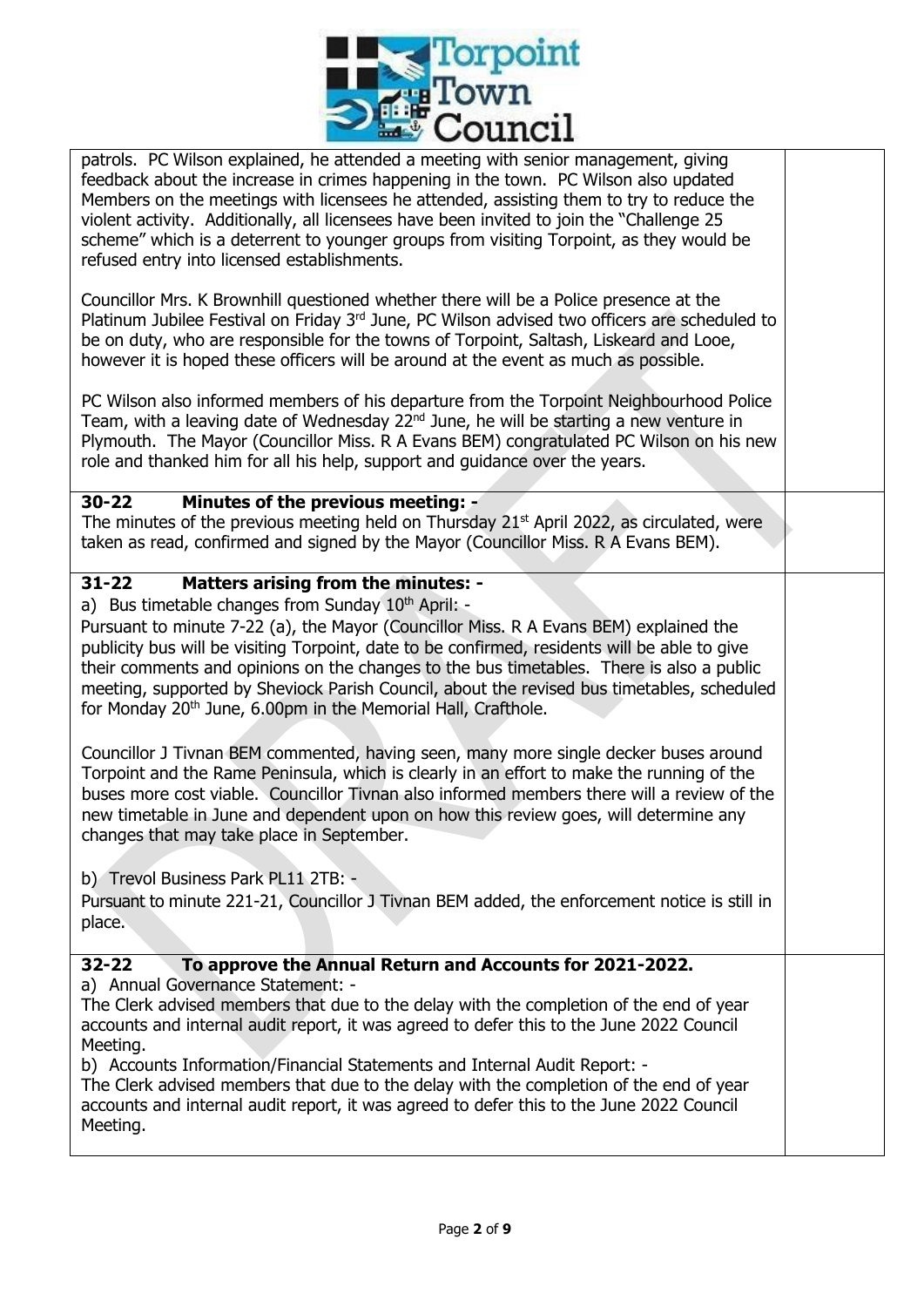

# **33-22 Mayor's Communications**

The Mayor (Councillor Miss. R A Evans BEM) thanked members who attended the Annual Meeting "Mayor Making" last Thursday evening, highlighting that she was very honoured to be voted in for another Civic Year. The Mayor noted she had had a wonderful time at the Lord Mayor of Plymouth's Mayor Making Ceremony and was delighted to be accompanied by the Town Clerk, who both attended the fundraising gala dinner in the evening, which was very well supported.

The Mayor informed members of the numerous Mayor Making events she will attending next week at Saltash, Liskeard and Callington and is looking forward to representing the town at these events.

Recent correspondence received from Cornerstone Church, explained a decision they had taken to open the church to Ukraine refugees, for one morning or afternoon a week, should this be required in the future.

The Mayor reminded members of the very special events taking place in the town for Her Majesty's Platinum Jubilee. Thursday evening is the lighting of the Beacon at Rendel Park at 9.00pm, Friday is the day of the festival with 'doors' opening at 12.30pm and Sunday is the over 70 Big Lunch, which initially was for 70 residents of the town however, due to its popularity, the numbers have been increased which does mean a slight additional cost to the council. It is **resolved** to increase the numbers attending to a maximum of 120 residents', in order to remain within cost centre budget levels.

**34-22 Questions of which notice has been given or notice of motion.** None.

# **35-22 Minutes of the Asset Management and Operations Committee**

It is **resolved** the minutes of the meeting held on Thursday 28<sup>th</sup> April 2022 are received, and the recommendations in the minutes: 6-22AMOC (c) (Weed Spraying Contract), 6- 22AMOC (c) (Waive Financial Regulations) and 8-22AMOC (Equality, Diversity and Inclusion Policy, best practice document plus undertake access audit), as circulated are adopted and implemented.

Clerk

Clerk

Pursuant to 8-22AMOC (Equality, Diversity and Inclusion Policy, best practice document plus undertake access audit), following a proposal put it is **resolved** to delegate to the Clerk with Members of the Development and Localism Committee to agree the processes for implementation.

The Mayor (Councillor Miss. R A Evans BEM) thanked Councillor C R Still for being a competent chair for the Asset Management and Operations Committee for the past couple years.

### **36-22 Minutes of the Finance and Personnel Committee**

It is **resolved** the minutes of the meeting held on Tuesday 3<sup>rd</sup> May 2022 are received, and the recommendations in the minutes: 7-22F&P (d) (Reserves Election Costs), as circulated is adopted and implemented.

a) Standing Orders (as revised):

The Clerk explained the Standing Orders have been revised in accordance with the NALC (National Association of Local Councils) for council consideration. The CALC (Cornwall Association of Local Council) highlight that any changes to Standing Orders should initially be presented to council, subsequently uploaded to the website for public viewing, before revisiting at the next council meeting for adoption.

The Clerk highlighted the key changes to the revised Standing Orders, which include: -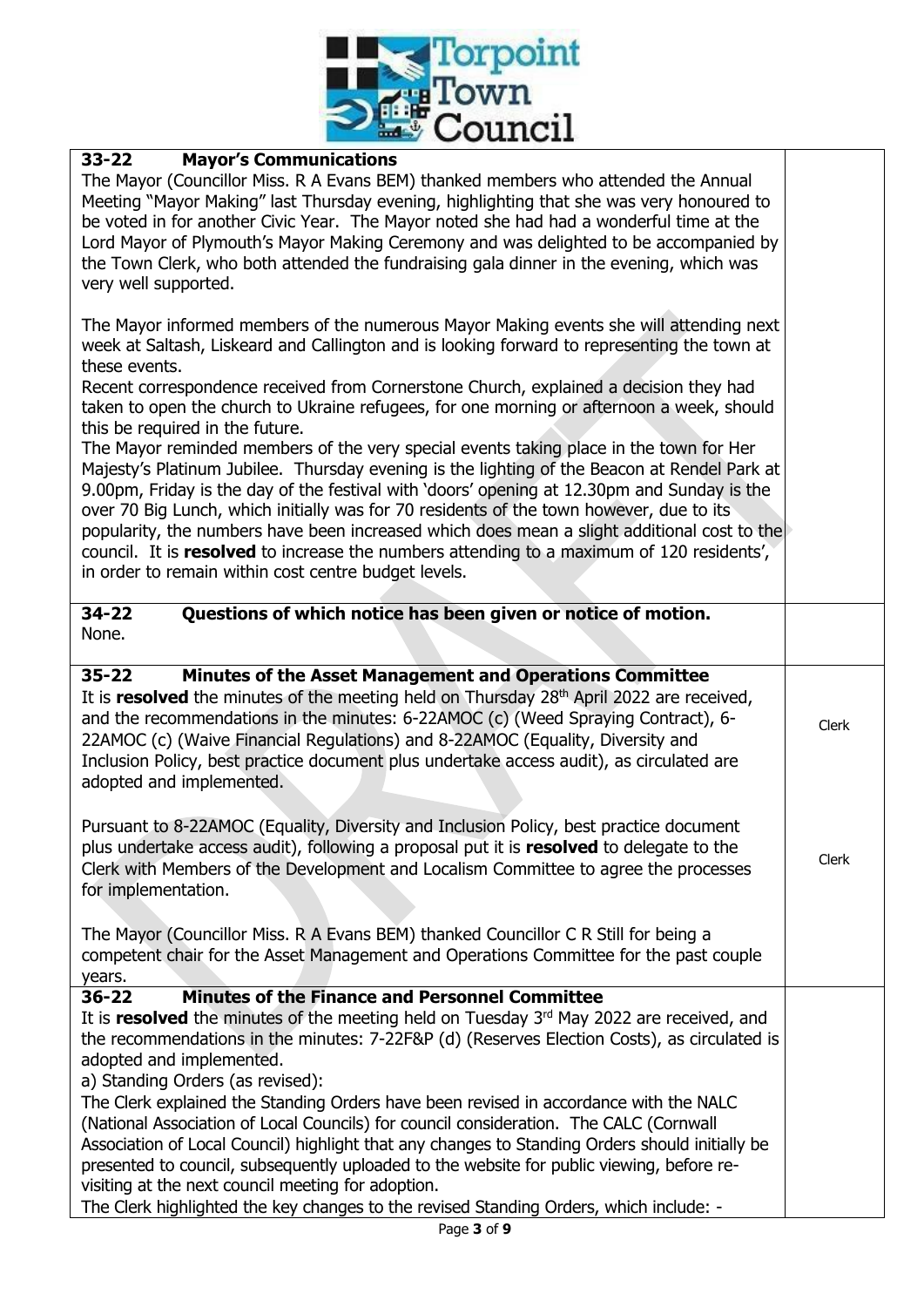

|                                                                                                                                                                                                                                     | items should take precedent over non-urgent agenda items.<br>meeting, then voting is not permitted. |              |            |            | $\triangleright$ A meeting should not exceed 2.5 hours – Members agreed, highlighting that should a<br>meeting be approaching 2 hours, with items still remaining on the agenda, then urgent<br>> Substitutes are permitted and when replacing a Member at a Committee meeting, can be a<br>voting Member. Councillor Tivnan detailed the Cornwall Council substitute rules, whereby,<br>if present as a substitute then voting is permitted, whereas if virtually present at a<br>A record of all public comments will be advised to Members in advance of the next meeting.                                                                                                                                                                                                                                                                                                                                                                   |       |
|-------------------------------------------------------------------------------------------------------------------------------------------------------------------------------------------------------------------------------------|-----------------------------------------------------------------------------------------------------|--------------|------------|------------|-------------------------------------------------------------------------------------------------------------------------------------------------------------------------------------------------------------------------------------------------------------------------------------------------------------------------------------------------------------------------------------------------------------------------------------------------------------------------------------------------------------------------------------------------------------------------------------------------------------------------------------------------------------------------------------------------------------------------------------------------------------------------------------------------------------------------------------------------------------------------------------------------------------------------------------------------|-------|
|                                                                                                                                                                                                                                     |                                                                                                     |              |            |            |                                                                                                                                                                                                                                                                                                                                                                                                                                                                                                                                                                                                                                                                                                                                                                                                                                                                                                                                                 |       |
| $37 - 22$<br>there were no recommendation in the minutes.<br>a) Community Infrastructure Levy (CIL) Funding - Expression of Interest (EOI).<br>skate-park project for EOI CIL funding submission, for and on behalf on the council. | <b>Minutes of the Development and Localism Committee</b>                                            |              |            |            | It is resolved the minutes of the meeting held on Wednesday 4 <sup>th</sup> May 2022 are received,<br>The Mayor (Councillor Miss. R A Evans BEM) introduced the agenda item, with additional<br>information from the Clerk, highlighting the recent meeting held where various project<br>options were explored with ideas and opportunities to submit an Expression of Interest to<br>Cornwall Council for Community Infrastructure Levy (CIL) funding. Councillor J Tivnan BEM<br>spoke on the matter, drawing Members attention to the skate-park, suggesting an EOI for<br>approximately £70-£80k is submitting, from the council, for improvements to the skate-<br>park. Following debate and a proposal put by Councillor Tivnan, seconded by the Mayor<br>(Councillor Miss R A Evans BEM), it is unanimously resolved to delegate to the Clerk with<br>Members of the Development and Localism Committee to explore further and agree a | Clerk |
|                                                                                                                                                                                                                                     |                                                                                                     |              |            |            |                                                                                                                                                                                                                                                                                                                                                                                                                                                                                                                                                                                                                                                                                                                                                                                                                                                                                                                                                 |       |
| $38 - 22$<br>None.                                                                                                                                                                                                                  |                                                                                                     |              |            |            | Questions of which notice has been given or notice of motion.                                                                                                                                                                                                                                                                                                                                                                                                                                                                                                                                                                                                                                                                                                                                                                                                                                                                                   |       |
| $39 - 22$<br>Evans BEM) minuted thanks to the Torpoint Ferry officer for providing the statistics.                                                                                                                                  | <b>Torpoint Ferry statistics</b>                                                                    |              |            |            | The Torpoint Ferry availability statistics were noted and the Mayor (Councillor Miss R A                                                                                                                                                                                                                                                                                                                                                                                                                                                                                                                                                                                                                                                                                                                                                                                                                                                        |       |
| $40 - 22$<br><b>2022-23 Civic Year</b><br>c) Personnel Committee.<br>Year.                                                                                                                                                          | a) Development and Localism Committee.<br>b) Finance and Operations Committee.                      |              |            |            | To consider and approve the Committee Terms of Reference for the<br>It is resolved to approve all the Committee Terms of Reference for the 2022-23 Civic                                                                                                                                                                                                                                                                                                                                                                                                                                                                                                                                                                                                                                                                                                                                                                                        |       |
| $41 - 22$<br>It is resolved that the April 2022 Budget Variance Income and Expenditure (as<br>circulated) is received and adopted.                                                                                                  | <b>Financial Information</b>                                                                        |              |            |            |                                                                                                                                                                                                                                                                                                                                                                                                                                                                                                                                                                                                                                                                                                                                                                                                                                                                                                                                                 |       |
| $42 - 22$                                                                                                                                                                                                                           | <b>Accounts for Payment</b>                                                                         |              |            |            |                                                                                                                                                                                                                                                                                                                                                                                                                                                                                                                                                                                                                                                                                                                                                                                                                                                                                                                                                 |       |
| <b>Contact Name</b>                                                                                                                                                                                                                 | <b>Invoice</b><br><b>Number</b>                                                                     | <b>Total</b> | <b>VAT</b> | <b>NET</b> | <b>Description</b>                                                                                                                                                                                                                                                                                                                                                                                                                                                                                                                                                                                                                                                                                                                                                                                                                                                                                                                              |       |
| South West<br>Hygiene                                                                                                                                                                                                               | Invoice<br>268866                                                                                   | 845.06       | 140.84     | 704.22     | Sanitary Disposal Unit<br>13 Serv 25.06.22 -<br>24.06.23                                                                                                                                                                                                                                                                                                                                                                                                                                                                                                                                                                                                                                                                                                                                                                                                                                                                                        |       |
|                                                                                                                                                                                                                                     |                                                                                                     |              |            |            |                                                                                                                                                                                                                                                                                                                                                                                                                                                                                                                                                                                                                                                                                                                                                                                                                                                                                                                                                 |       |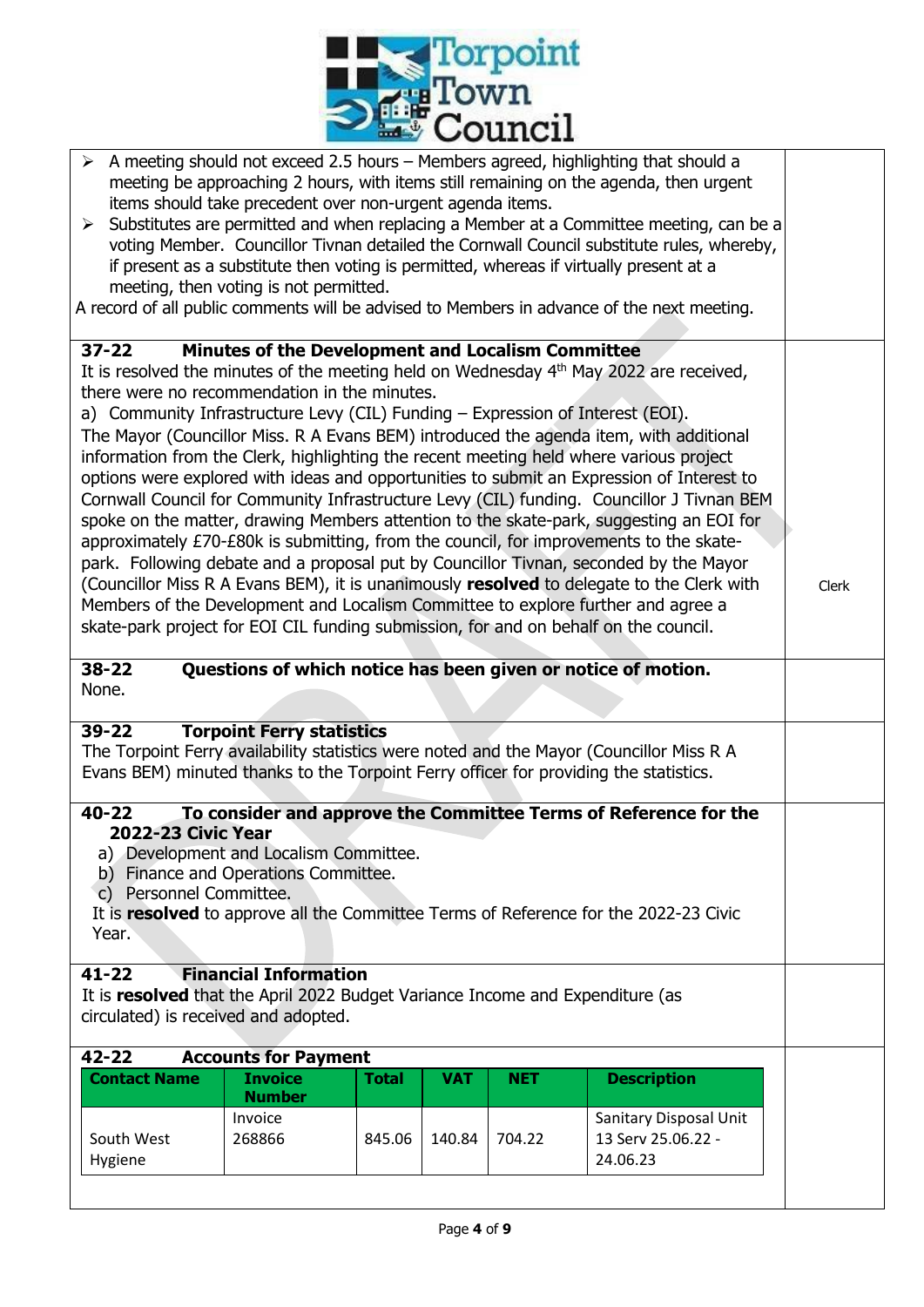

| <b>Richards Builders</b> | Invoice                |              |       |          |                                          |  |
|--------------------------|------------------------|--------------|-------|----------|------------------------------------------|--|
| Merchants Ltd            | 815649                 | 129.53       | 21.59 | 107.94   | Parks maintenance                        |  |
| <b>Richards Builders</b> | Invoice                |              |       |          |                                          |  |
| Merchants Ltd            | 812904                 | 261.00       | 43.50 | 217.50   | Parks maintenance                        |  |
|                          |                        |              |       |          |                                          |  |
| <b>Richards Builders</b> | Invoice                |              |       |          |                                          |  |
| Merchants Ltd            | 812677                 | 5.82         | 0.97  | 4.85     | Parks maintenance                        |  |
| <b>Richards Builders</b> | Invoice                |              |       |          |                                          |  |
| Merchants Ltd            | 812668                 | 137.77       | 22.96 | 114.81   | Parks maintenance                        |  |
|                          |                        |              |       |          |                                          |  |
| <b>Richards Builders</b> | Invoice                |              |       |          |                                          |  |
| Merchants Ltd            | 812509                 | 62.50        | 10.42 | 52.08    | Parks maintenance                        |  |
| <b>Richards Builders</b> | Invoice                |              |       |          |                                          |  |
| Merchants Ltd            | 812502                 | 2.05         | 0.34  | 1.71     | Parks maintenance                        |  |
|                          |                        |              |       |          |                                          |  |
| <b>Richards Builders</b> | Invoice                |              |       |          |                                          |  |
| Merchants Ltd            | 812351                 | 14.69        | 2.45  | 12.24    | Parks maintenance                        |  |
| Frank Shepherd           | Invoice 2077           | 720.00       | 0.00  | 720.00   | Library blinds                           |  |
|                          |                        |              |       |          |                                          |  |
|                          |                        |              |       |          |                                          |  |
| Ironmongery              | <b>Invoice 6659269</b> | 209.40       | 34.90 | 174.50   | Disabled toilet support                  |  |
| Direct                   |                        |              |       |          | rail                                     |  |
|                          |                        |              |       |          |                                          |  |
| <b>ASG Security</b>      | Invoice 37932          | 201.96       | 33.66 | 168.30   | Annual maintenance<br>fee for FIRE ALARM |  |
|                          |                        |              |       |          | system                                   |  |
| Don Benson               | Invoice 26             | 48.00        | 0.00  | 48.00    | <b>Clock winding April</b>               |  |
|                          |                        |              |       |          |                                          |  |
|                          |                        |              |       |          |                                          |  |
|                          | Account                |              |       |          | <b>Chambers Business</b>                 |  |
| <b>Cornwall Council</b>  | 802311466              | 1,509.<br>00 | 0.00  | 1,509.00 | Rates<br><b>Jun 22</b>                   |  |
|                          |                        |              |       |          | Room 6 Business Rates                    |  |
| <b>Cornwall Council</b>  | Account<br>802720466   | 125.00       | 0.00  | 125.00   | Jun                                      |  |
|                          |                        |              |       |          | 22                                       |  |
|                          | Account                |              |       |          | <b>Library Business Rates</b>            |  |
| Cornwall Council         | 802715760              | 346.00       | 0.00  | 346.00   | Jun                                      |  |
|                          |                        |              |       |          | 22                                       |  |
| <b>SSE Southern</b>      | DD Invoice             |              |       |          | Electricity at                           |  |
| Electric - Public        | 561785554/002          |              |       |          | Cambridge field                          |  |
| Con-Elec                 | 8                      | 55.06        | 2.62  | 52.44    | 06.01.22 - 13.05.22                      |  |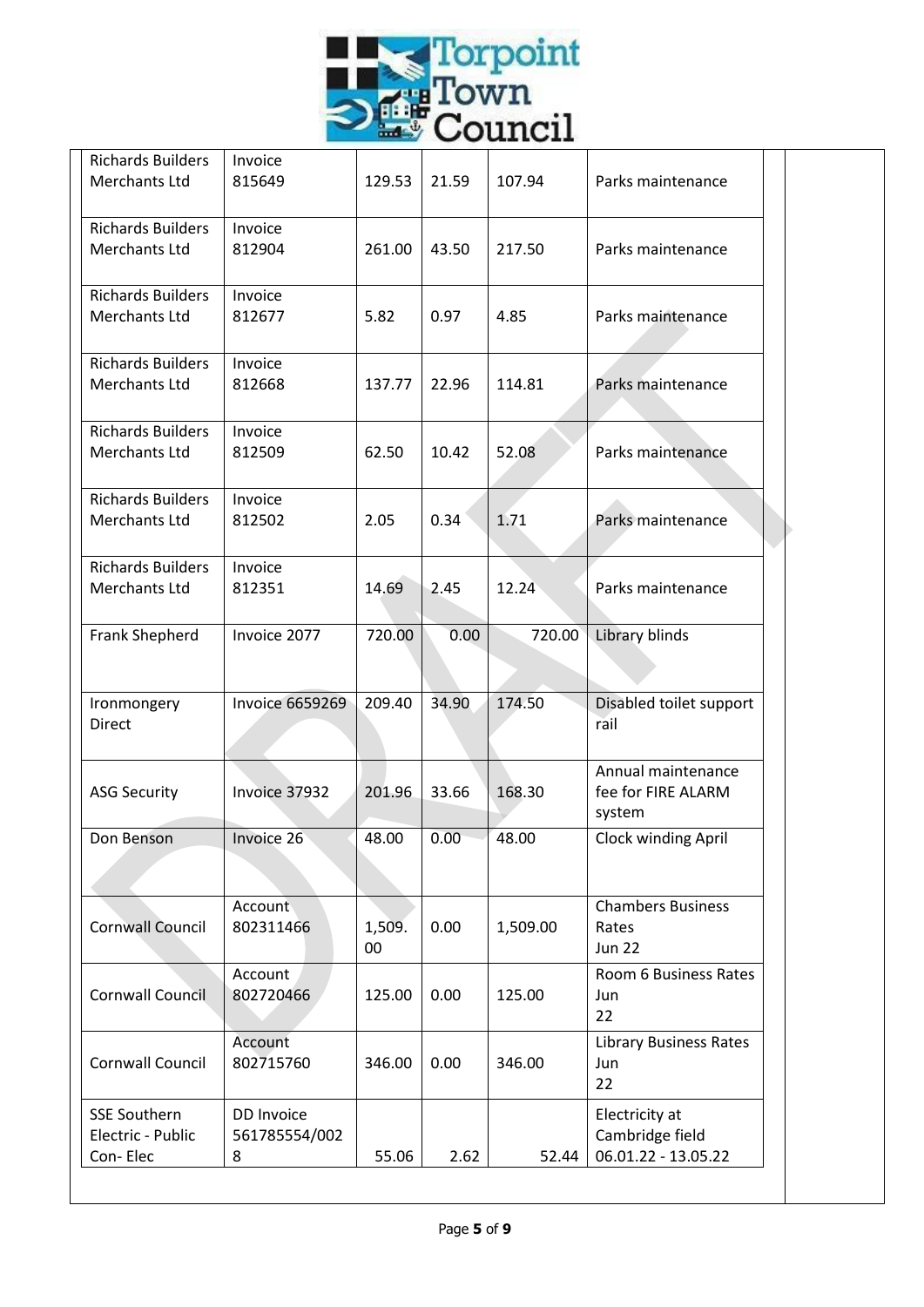

| <b>SSE Southern</b><br>Electric - Public           | DD Invoice                             |              |        |          | Electricity at<br>Cambridge field                                        |  |
|----------------------------------------------------|----------------------------------------|--------------|--------|----------|--------------------------------------------------------------------------|--|
| Con-Elec                                           | 11788490/0012                          | 63.71        | 3.03   | 60.68    | 02.02.22 - 01.05.22                                                      |  |
| <b>Everflow Water</b>                              | DD Invoice<br>1547676                  | 476.30       | 33.73  | 442.57   | <b>Public Conveniences</b><br>Water Rates - Water<br>18.06.22 - 17.07.22 |  |
| The Range                                          | <b>CC Parks</b>                        | 22.97        | 3.83   | 19.14    | <b>Beacon Lighting</b><br>supplies                                       |  |
| DEVON DOOR                                         |                                        |              |        |          |                                                                          |  |
| AND LOCK CO                                        | CC Park keys                           | 73.40        | 12.23  | 61.17    | Keys for Benodet                                                         |  |
| The Range                                          | CC Beacon<br>Lighting                  | 47.15        | 7.86   | 39.29    | <b>Equipment for Beacon</b><br>Lighting                                  |  |
| <b>Tamar View</b><br><b>Nurseries</b>              | CC Harvey St<br>flats planting         | 110.12       | 18.35  | 91.77    | Harvey Street flats<br>planters                                          |  |
| <b>SSE Southern</b><br>Electric-Library            | DD Invoice<br>91812424/                |              |        |          | monthly charge                                                           |  |
| Gas                                                | 0032                                   | 367.71       | 61.29  | 306.42   | 01.04.22 - 30.04.22                                                      |  |
| Corona Energy -<br><b>Chambers- Gas</b>            | DD Inv<br>16912825                     | 1,280.<br>77 | 213.46 | 1,067.31 | Gas Usage Council<br>Chambers Apr 22 -<br>May 22                         |  |
| Amazon                                             | CC INV-GB-<br>140579851-<br>2022-43333 | 21.57        | 3.60   | 17.97    | Childrens play area no<br>dogs allowed signs                             |  |
|                                                    |                                        |              |        |          |                                                                          |  |
| Co-Op                                              | CC cafe supplies                       | 2.00         | 0.33   | 1.67     | Newspapers                                                               |  |
| <b>ALD Automotive</b><br>Limited t/a Ford<br>Lease | <b>DD May 2022</b>                     | 441.44       | 73.58  | 367.86   | Monthly lease<br>payment for vehicle<br>May 2022                         |  |
|                                                    | CC-INV-GB-                             |              |        |          |                                                                          |  |
| Amazon                                             | 759786645-<br>2022-36897               | 7.98         | 1.33   | 6.65     | 2022 2023 academic<br>diary                                              |  |
|                                                    |                                        |              |        |          |                                                                          |  |
| Co-Op                                              | CC cafe supplies                       | 2.00         | 0.33   | 1.67     | Newspapers                                                               |  |
| Co-Op                                              | CC cafe supplies                       | 11.35        | 1.89   | 9.46     | cafe supplies                                                            |  |
|                                                    |                                        |              |        |          |                                                                          |  |
| Co-Op                                              | CC cafe supplies                       | 2.00         | 0.33   | 1.67     | Newspapers                                                               |  |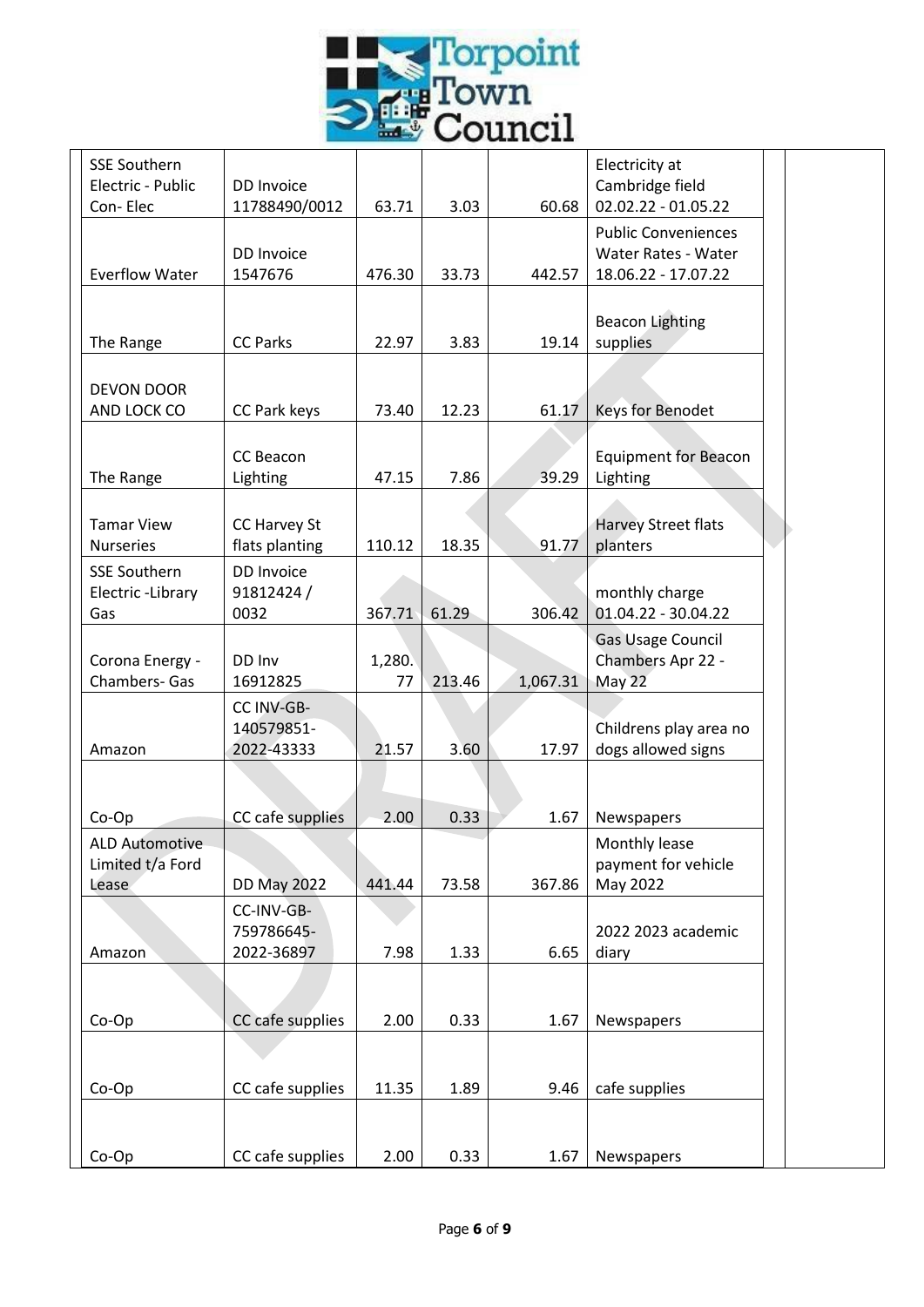

| Co-Op                             | CC cafe supplies  | 6.00   | 1.00  | 5.00   | cafe supplies                                     |  |
|-----------------------------------|-------------------|--------|-------|--------|---------------------------------------------------|--|
| Adobe Systems                     |                   |        |       |        |                                                   |  |
| Software Ireland                  |                   |        |       |        | Monthly subscription                              |  |
| Ltd                               | CCMay 2022        | 12.64  | 0.00  | 12.64  | May 2022                                          |  |
|                                   |                   |        |       |        |                                                   |  |
| Co-Op                             | CC cafe supplies  | 2.00   | 0.33  | 1.67   | Newspapers                                        |  |
|                                   |                   |        |       |        |                                                   |  |
| <b>DEVON DOOR</b>                 |                   |        |       |        |                                                   |  |
| AND LOCK CO                       | CC receipt 8629   | 22.50  | 0.00  | 22.50  | keys for benodet                                  |  |
|                                   | CC May            |        |       |        | Monthly accounting                                |  |
| <b>XERO</b>                       | 2022subscriptio   | 31.20  | 5.20  | 26.00  | software subscription                             |  |
|                                   | n                 |        |       |        | May 2022                                          |  |
|                                   |                   |        |       |        |                                                   |  |
| Co-Op                             | CC cafe supplies  | 2.00   | 0.33  | 1.67   | Newspapers                                        |  |
|                                   | DD Invoice        |        |       |        |                                                   |  |
| SSE SWALEC -                      | 51789712/         |        |       |        | <b>Electricity Library</b>                        |  |
| Library- Elec                     | 0043              | 274.17 | 45.70 | 228.47 | 02.03.22 - 01.04.22                               |  |
| <b>SSE Southern</b><br>Electric - | DD Invoice        |        |       |        |                                                   |  |
| Benodet-Elec                      | 51785521/<br>0012 | 139.12 | 6.63  | 132.49 | <b>Electricity Charges</b><br>05.01.22 - 02.04.22 |  |
| <b>SSE Southern</b>               |                   |        |       |        |                                                   |  |
| Electric -                        | DD Acc            |        |       |        | Charges 01.03.22 -                                |  |
| Chambers-Elec                     | 3861778310        | 405.68 | 67.61 | 338.07 | 01.04.22                                          |  |
|                                   |                   |        |       |        |                                                   |  |
|                                   |                   |        |       |        |                                                   |  |
| Co-Op                             | CC cafe supplies  | 2.00   | 0.33  | 1.67   | Newspapers                                        |  |
|                                   |                   |        |       |        |                                                   |  |
| $Co$ - $Op$                       | CC cafe supplies  | 2.80   | 0.46  | 2.34   | Newspapers                                        |  |
|                                   |                   |        |       |        |                                                   |  |
| Torpoint                          |                   |        |       |        |                                                   |  |
| Hardware                          | CC receipt 78     | 9.50   | 1.58  | 7.92   | Ant bait                                          |  |
|                                   |                   |        |       |        |                                                   |  |
| Co-Op                             | CC cafe supplies  | 2.00   | 0.33  | 1.67   | Newspapers                                        |  |
|                                   |                   |        |       |        | <b>Public Conveniences</b>                        |  |
|                                   | DD Invoice        |        |       |        | Water Rates - Water                               |  |
| <b>Everflow Water</b>             | 1491413           | 33.75  | 1.49  | 32.26  | 18.05.22 - 17.06.22                               |  |
|                                   |                   |        |       |        |                                                   |  |
|                                   |                   |        |       |        |                                                   |  |
| Co-Op                             | CC Cafe supplies  | 9.00   | 1.80  | 7.20   | cafe supplies                                     |  |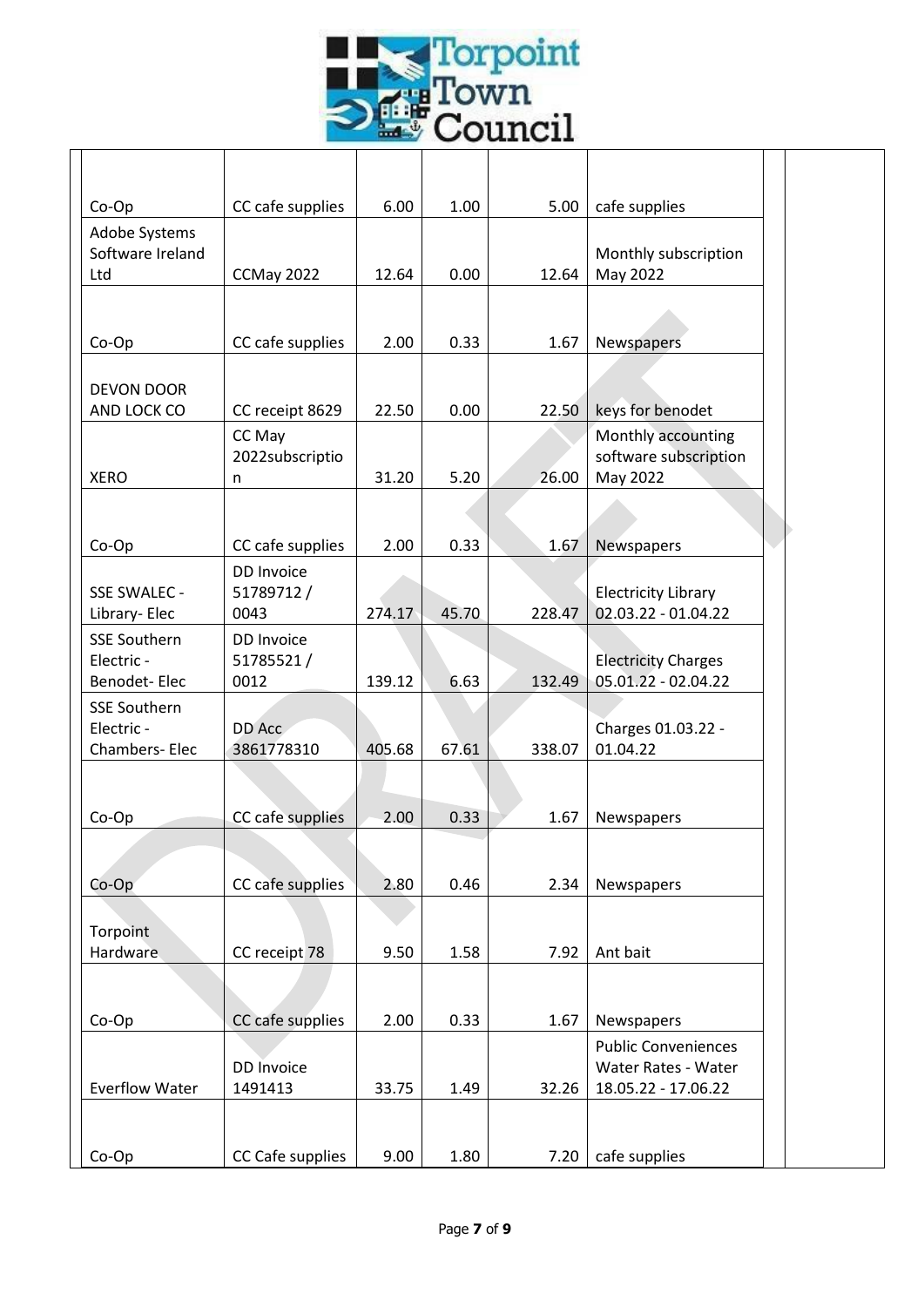

| <b>SSE Southern</b><br>Electric-Library | DD Invoice<br>91812424/                 |        |       |        | monthly charge                              |  |
|-----------------------------------------|-----------------------------------------|--------|-------|--------|---------------------------------------------|--|
| Gas                                     | 0031                                    | 542.74 | 90.46 | 452.28 | 01.03.22 - 31.03.22                         |  |
| Sam's Ironing<br>Service                | CC Invoice 35                           | 69.30  | 0.00  | 69.30  | Tablecloths & napkins<br>cleaned and ironed |  |
| Co-Op                                   | CC cafe supplies                        | 2.00   | 0.33  | 1.67   | Newspapers                                  |  |
| Sainsburys                              | CC stamps                               | 16.32  | 2.72  | 13.60  | 2nd class stamps                            |  |
| Co-Op                                   | CC Cafe supplies                        | 6.25   | 1.04  | 5.21   | cafe supplies                               |  |
| Amazon                                  | CC INV-GB-<br>143023051-<br>2022-35515  | 6.99   | 1.16  | 5.83   | 5x Fire Assembly Point<br>Signs             |  |
| Amazon                                  | CC<br>GB22HBAQ6AE<br>UI                 | 6.03   | 1.00  | 5.03   | <b>UK Safety Assembly</b><br>Point Sign     |  |
| Amazon                                  | CC DS-ASE-INV-<br>GB-2022-<br>136282057 | 15.48  | 2.58  | 12.90  | Office equipment                            |  |
| Co-Op                                   | <b>CC Cafe Supplies</b>                 | 8.05   | 1.34  | 6.71   | Cafe supplies                               |  |
| 43-22                                   | <b>Correspondence</b>                   |        |       |        |                                             |  |

a) Grass Cutting and Verge Maintenance – Cornwall Council. Noted.

### **44-22 Reports**

a) Climate Emergency Report: -

Councillor Mrs. C E Goodman informed members the working party group had not met in her absence, however she had recently met with the Mayor (Councillor Miss. R A Evans), to progress the council action plan for Climate Change.

b) Neighbourhood Development Plan (NDP): -

Councillor J Tivnan BEM informed Members the council is still waiting for a response from the consultants, who will then update the NDP document and evidence base. Councillor Tivnan highlighted the importance of progressing the NDP for the town and minuted thanks to both the Deputy Mayor (Councillor G J Davis) and the Town Clerk for the hours of work they have spent working on the draft Neighbourhood Development Plan.

c) Torpoint Town Partnership (TTP): -

The Mayor (Councillor Miss. R A Evans BEM) reported the main focus of the TTP has been the organisation of Her Majesty the Queen's Platinum Jubilee events, asking any Members who are unable to volunteer, do please come along and enjoy the celebrations. The Mayor minuted her thanks again in particular to Kelly-Jane Brown, Select Drone Services, plus Miss Phipps from We Got You Covered.

d) Town Team Project Board: -